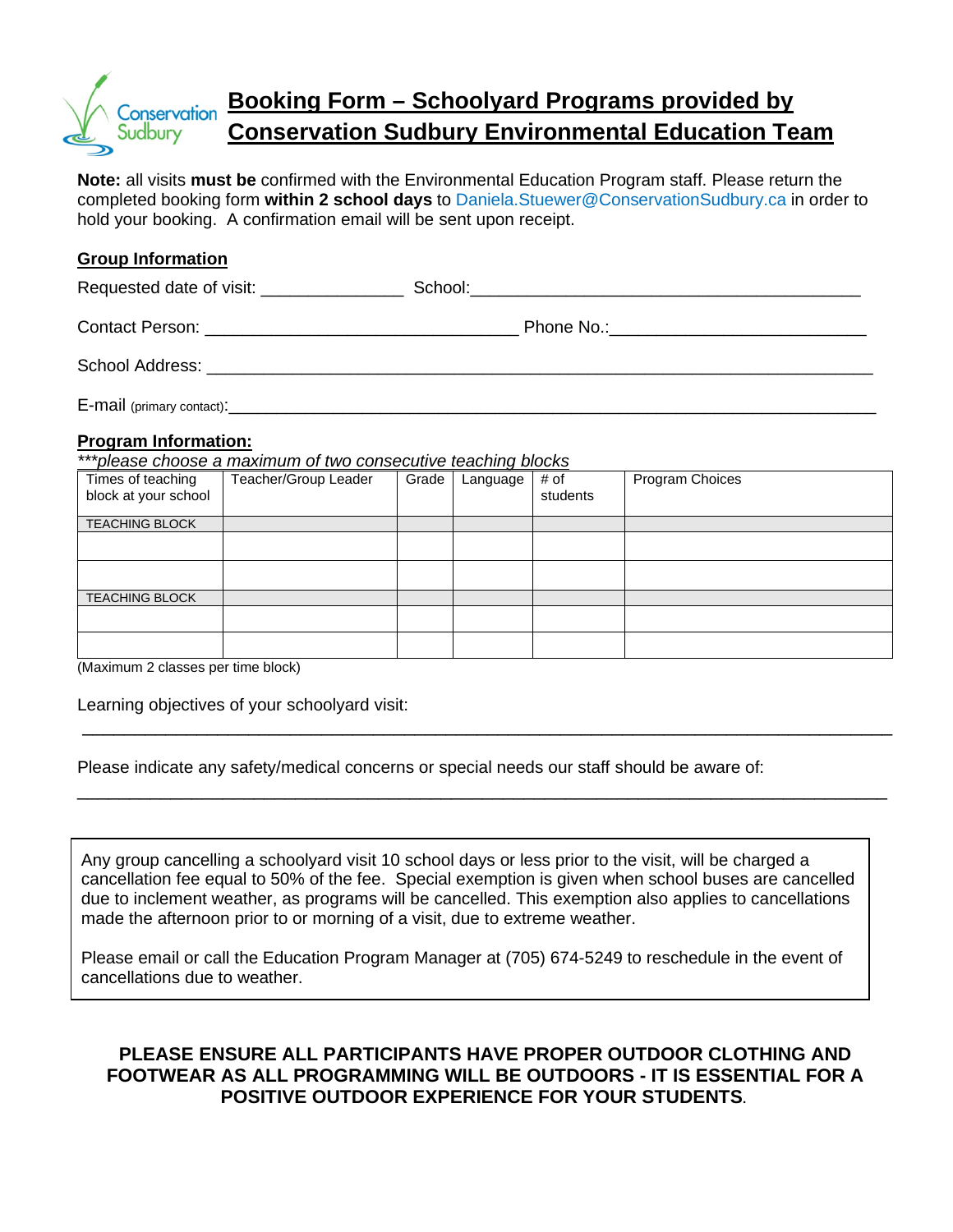## **Schoolyard Information**

We are so very excited to come out to your school and meet and play in your schoolyard! To make this the best possible experience for your students, we have a few questions regarding your schoolyard to give us a better idea of which activities would be the most appropriate for your space**. Please answer as completely and thoroughly as possible.**

1. Are there any trees in your school yard? \_\_\_\_\_\_\_\_ Please tell us about your trees: can you estimate about how many there are (e.g. 1-10, 10-25, 25+)? Are they spread out around the schoolyard or all in one area? Are there a variety?

\_\_\_\_\_\_\_\_\_\_\_\_\_\_\_\_\_\_\_\_\_\_\_\_\_\_\_\_\_\_\_\_\_\_\_\_\_\_\_\_\_\_\_\_\_\_\_\_\_\_\_\_\_\_\_\_\_\_\_\_\_\_\_\_\_\_\_\_\_\_\_\_\_\_\_\_\_\_\_

\_\_\_\_\_\_\_\_\_\_\_\_\_\_\_\_\_\_\_\_\_\_\_\_\_\_\_\_\_\_\_\_\_\_\_\_\_\_\_\_\_\_\_\_\_\_\_\_\_\_\_\_\_\_\_\_\_\_\_\_\_\_\_\_\_\_\_\_\_\_\_\_\_\_\_\_\_\_\_

\_\_\_\_\_\_\_\_\_\_\_\_\_\_\_\_\_\_\_\_\_\_\_\_\_\_\_\_\_\_\_\_\_\_\_\_\_\_\_\_\_\_\_\_\_\_\_\_\_\_\_\_\_\_\_\_\_\_\_\_\_\_\_\_\_\_\_\_\_\_\_\_\_\_\_\_\_\_\_

\_\_\_\_\_\_\_\_\_\_\_\_\_\_\_\_\_\_\_\_\_\_\_\_\_\_\_\_\_\_\_\_\_\_\_\_\_\_\_\_\_\_\_\_\_\_\_\_\_\_\_\_\_\_\_\_\_\_\_\_\_\_\_\_\_\_\_\_\_\_\_\_\_\_\_\_\_\_\_

- 2. Is there any other vegetation in your schoolyard that students may be able to interact with? (e.g.: bushes, tall grasses, flowers etc.)
- 3. Is there a green space attached to your school yard which we would have access to with the students during our visit? (forest, small wooded area, trail?)
- 4. Assuming there is no recess going on at the time of programming, is it possible to have access to the entire (or majority of the) schoolyard, or will we be required to stay in a set area? (Depending on the program, some activities work better if we can visit other parts of the schoolyard).

 $\overline{\phantom{a}}$  , and the contribution of the contribution of the contribution of the contribution of the contribution of the contribution of the contribution of the contribution of the contribution of the contribution of the

\_\_\_\_\_\_\_\_\_\_\_\_\_\_\_\_\_\_\_\_\_\_\_\_\_\_\_\_\_\_\_\_\_\_\_\_\_\_\_\_\_\_\_\_\_\_\_\_\_\_\_\_\_\_\_\_\_\_\_\_\_\_\_\_\_\_\_\_\_\_\_\_\_\_\_\_\_\_\_

\_\_\_\_\_\_\_\_\_\_\_\_\_\_\_\_\_\_\_\_\_\_\_\_\_\_\_\_\_\_\_\_\_\_\_\_\_\_\_\_\_\_\_\_\_\_\_\_\_\_\_\_\_\_\_\_\_\_\_\_\_\_\_\_\_\_\_\_\_\_\_\_\_\_\_\_\_\_\_

\_\_\_\_\_\_\_\_\_\_\_\_\_\_\_\_\_\_\_\_\_\_\_\_\_\_\_\_\_\_\_\_\_\_\_\_\_\_\_\_\_\_\_\_\_\_\_\_\_\_\_\_\_\_\_\_\_\_\_\_\_\_\_\_\_\_\_\_\_\_\_\_\_\_\_\_\_\_\_

\_\_\_\_\_\_\_\_\_\_\_\_\_\_\_\_\_\_\_\_\_\_\_\_\_\_\_\_\_\_\_\_\_\_\_\_\_\_\_\_\_\_\_\_\_\_\_\_\_\_\_\_\_\_\_\_\_\_\_\_\_\_\_\_\_\_\_\_\_\_\_\_\_\_\_\_\_\_\_

If we are required to stay in a set area, could you estimate the size of the space?

- 5. Will the students have access to found natural materials (e.g. twigs, leaves, dry grass, stones, pinecones etc.) for activities? (If not, we can provide a small amount).
- 6. Please share any other details about your schoolyard that may help us customize our visit and create the best possible experience for the students.